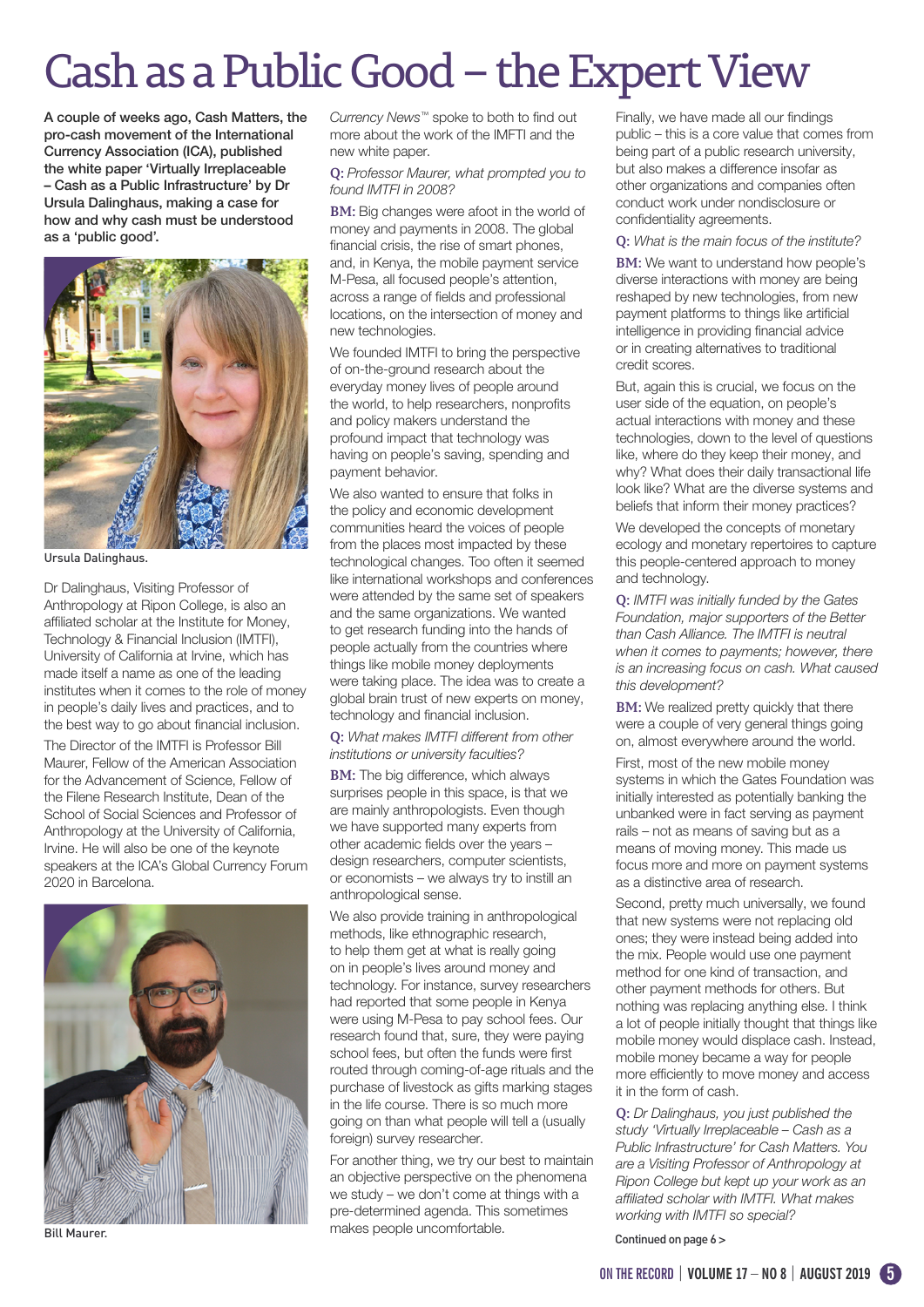## Cash as a Public Good

'Virtually Irreplaceable: Cash as Public Infrastructure' is the second study from Cash Matters, the first - 'Keeping Cash – Assessing the Arguments about Cash and Crime' - having been published in September 2017 to general acclaim.

This latest report takes a close look at the role of cash in society, drawing on the IMFTF's expertise in cash and digital monetary technologies and the latest research across policy, industry, and academic sources to highlight the particular qualities of cash that have so far been overlooked in discussions about a future payments landscape.

The paper comes to the following conclusions:

- Cash guarantees ease of use, accessibility, privacy, and many other unique qualities in local, national, and global monetary systems. Cash fulfils both criteria for a public good: it is non-excludable because its function as a means of payment, of transfer of value, works without compensation. And it is non-rivalrous because its use by one person does not preclude its use by another.
- Cash is public the only form of money not controlled by a private, profit-driven entity. Once in circulation, it is the only form of payment independent of its issuer. It is deployed not to make a profit on its transfer but to support and sustain value transfers free of charge.
- Cash enables personal freedom and self-determination – stateissued physical cash is a distributed public infrastructure that allows citizens and users to create a space outside the state. At the same time, cash acts as a claim upon central banks and, ultimately, states to ensure good governance of monetary and payment systems.
- The materiality of cash is vital to many social practices. The role cash plays in social relationships often hinges on the physical design of cash, such as denomination, which makes cash particularly useful for budgeting, accounting, gifting, or saving.

The report can be downloaded at **www.cashmatters.org**.

## Cash as a Public Good *(Continued)*

**UD:** One of many aspects that make working with IMTFI so special is being part of a community of research practice that has always prioritized grounded research in the local communities of our researchers.

Over the past decade IMTFI has built up a tremendously rich and incredibly diverse archive of evidence on the multifaceted ways that communities in the global South have integrated new digital and mobile money technologies with traditional monetary practices.

This careful research collected over time has been tremendously important for developing a more systematic understanding of the use cases people see for cash. It is publically accessible in a variety of formats, from blog posts to working papers, and now a new edited volume, 'Money at the Margins: Global Perspectives on Technology, Financial Inclusion'.

IMTFI is also unique in starting with empirical and theoretical insights from the global South to generate new questions for our research on money in more developed markets in the global North (rather than only the other way around, as is so often the case).

For example, insights from the global South have sharpened our understanding of the role that cash denominations play across the globe as a budgeting tool, a means of differentiating the meaning and intent of a money gift, or the importance of national currency denominations as a communicative medium for efforts to promote universal access, equity and inclusion (such as recent redesign proposals of particular banknotes in Canada, Australia, the UK, and the US).

To underscore IMTFI's signature approach, the concepts of monetary ecology and monetary repertoires are extraordinarily productive tools for research and teaching on the user experiences of payments broadly. By drawing attention to the complementarity of payment tools from a user perspective, we can see how cash is a crucial part of practical as well as social transactional worlds and of strategies for risk diversification.

**Q:** *What is the key takeaway of your white paper on cash as a public good?*

**UD:** That physical cash will continue to have a vital and complementary role to play alongside digital well into the future, not only as a method of payment but also as a democratizing force – an important form of power-sharing between issuer and user that is distinct from digital-based money.

Cash increasingly gets discussed as a passing form that will eventually be replaced by digital, if not soon, then sometime in the distant future. In contrast, this paper shows that physical cash is irreplaceable.

One reason is that people value the ability to choose from multiple payment forms. Another, even more substantial argument for cash, is that the cash infrastructure serves a vital public role since cash can circulate independently of its issuer and it can work offline.

Evaluating the historical and cross-cultural evidence on how people use physical currency, it is clear that there is something crucial about the materiality of cash as a distributed form, which allows it to be part of such diverse practices, financial, political, and social. Precisely this flexibility is what makes cash indispensable as a public medium that everyone in society can use and access.

However, as this paper also shows, cash as a public good depends upon legal mandate, good governance, guaranteed access, and technological support in maintaining the cash infrastructure as a vital part of wider payment systems.

**Q:** *What developments in the payments landscape do you see when you draw on IMTFI's field expertise and research on a global level?*

**BM:** Payments have been going through what we've been calling a 'Cambrian Explosion' for almost a decade now. The Cambrian period in geologic time was characterized by an amazing proliferation of different forms of life on planet earth, occupying different niches and with an incredible variety of body forms. We've been in the middle of something similar with payments.

Think about all the new ways to pay that startups and established payment companies have created just in the past few years, from tap and pay cards to biometric-ID secured mobile payments, to Venmo or WeChat Pay. They all use different technologies; they use different interfaces; they often sit on top of different, existing payment rails; or they are trying to build entirely new ones, like some of the developments in the cryptocurrency space.

The big question for us is: what sticks, and what doesn't? Who uses which of these technologies, and for what purposes? How do all of these new things fit into people's existing behaviors around money and payment?